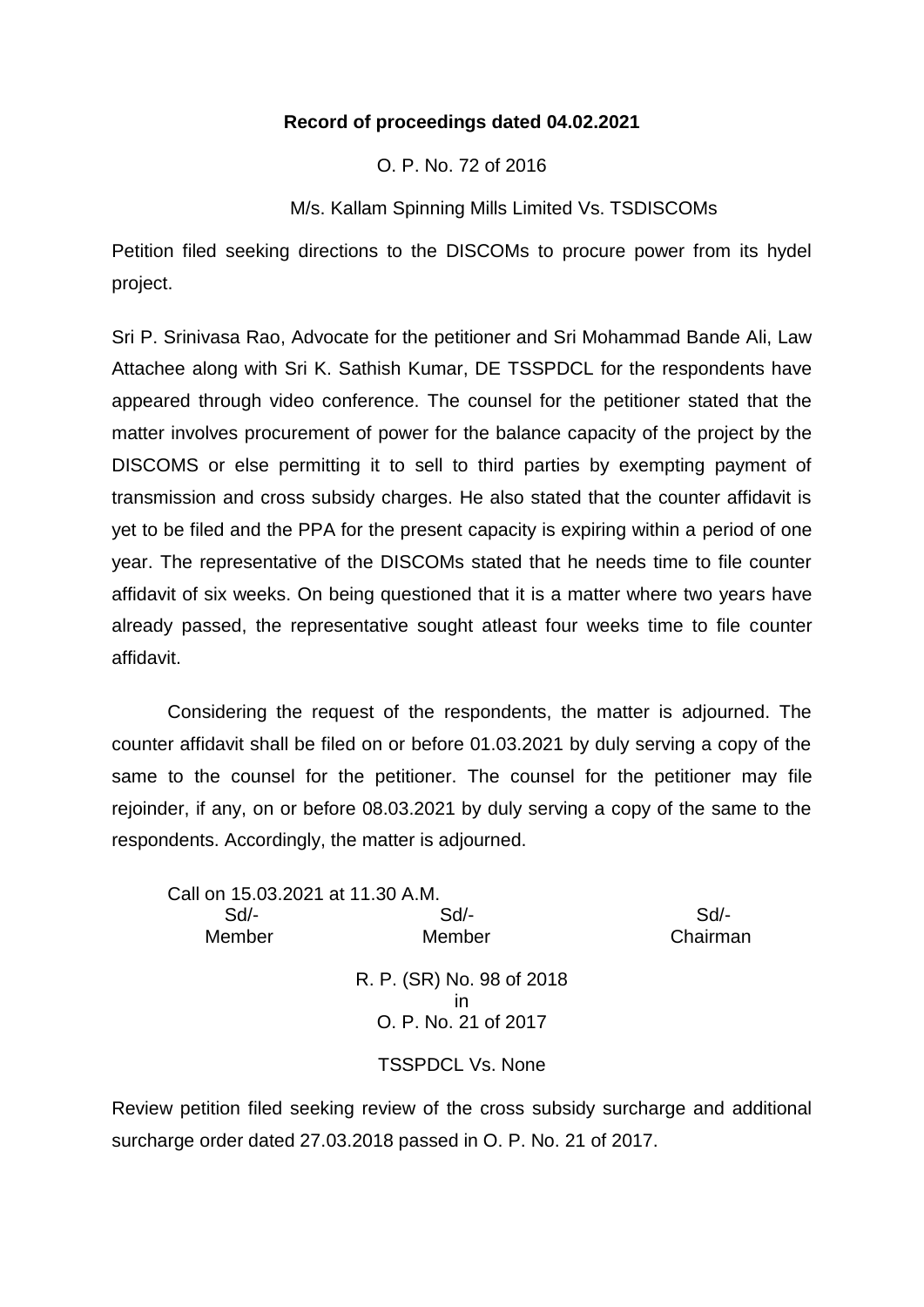Sri Mohammad Bande Ali, Law Attachee along with Sri K. Sathish Kumar, DE TSSPDCL for the review petitioner have appeared through video conference. The representative of the petitioner stated and explained the reasons for filing the review petition against the order determining the cross subsidy surcharge and additional surcharge for FY 2018-19. He also explained various figures and details regarding the levy of cross subsidy surcharge and additional surcharge in terms of the policy of the Government of India. It is his case that the Commission is required to review the order insofar as the above said charges are concerned as they are not in line with the policy of the government as also contrary to the earlier determination. He sought consideration of the factual matrix regarding the figures arrived at by the Commission in the orders and they need to re-fix them in view of the financial aspects projected by the DISCOMs in the petition. Having heard the submission, the matter is reserved for orders.

| $Sd$ - | $Sd$ -                    | Sd       |
|--------|---------------------------|----------|
| Member | Member                    | Chairman |
|        |                           |          |
|        | R. P. (SR) No. 99 of 2018 |          |
|        | ın                        |          |
|        | O. P. No. 21 of 2017      |          |
|        |                           |          |
|        | <b>TSSPDCL Vs. None</b>   |          |
|        |                           |          |

Review petition filed seeking review of the cross subsidy surcharge and additional surcharge order dated 27.03.2018 passed in O. P. No. 22 of 2017.

Sri Mohammad Bande Ali, Law Attachee along with Sri K. Sathish Kumar, DE TSSPDCL for the review petitioner have appeared through video conference. The representative of the petitioner stated and explained the reasons for filing the review petition against the order determining the retail supply tariff for FY 2018-19. The Divisional Engineer on being allowed stated that the DISCOMs have various issues with regard to power purchases, consideration of various tariff proposals and subsidy component. The Commission considered it appropriate that the submissions cannot be completed and were inaudible, hence adjourned the matter.

| Call on 15.03.2021 at 11.30 A.M. |        |          |
|----------------------------------|--------|----------|
| $Sd$ -                           | $Sd$ - | Sd       |
| Member                           | Member | Chairman |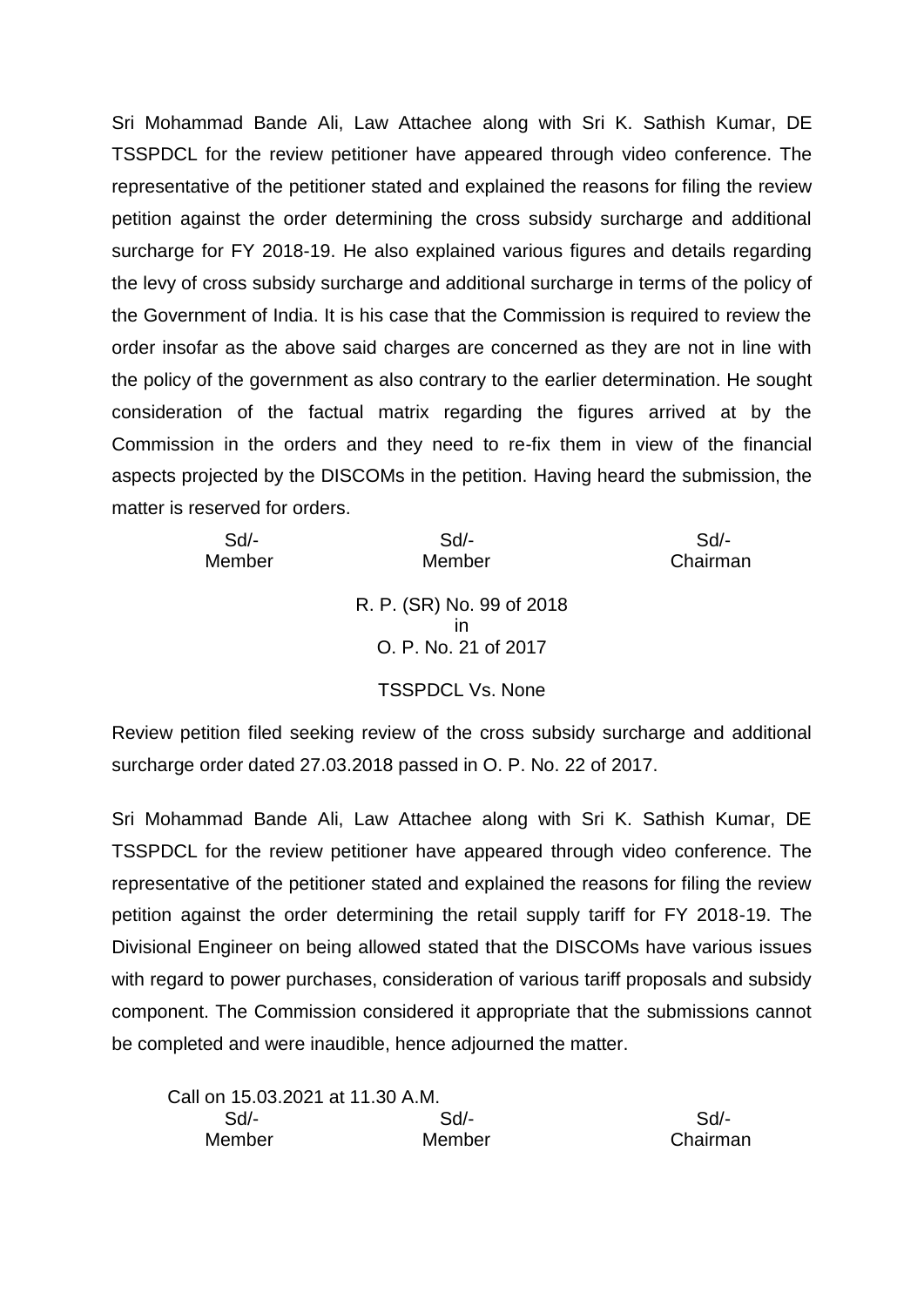## R. P. (SR) No. 127 of 2018 in O. P. No. 37 of 2018

## TSNPDCL Vs. M/s. Mytrah Agriya Power Private Limited

Review petition filed seeking review of the order dated 20.08.2018 passed in O. P. No. 37 of 2018.

Sri Mohammad Bande Ali, Law Attachee TSNPDCL for the review petitioner and Sri Deepak Chowdary, Advocate representing Sri Challa Gunaranjan, Advocate for the respondent have appeared through video conference. The representative of the review petitioner stated that the Commission had passed final orders in the main petition during the pendency of the review petition. The review petition itself was filed in respect of interim order passed by the Commission directing synchronization of the project. The matter itself was disposed of and order has been implemented duly amending the power purchase agreement. Hence nothing survives in the matter and the same may be closed. Recording the submissions of the representative of the review petitioner, the matter stands as not pressed and closed.

| Sd     | $Sd$ -                                                   | Sd       |
|--------|----------------------------------------------------------|----------|
| Member | Member                                                   | Chairman |
|        | R. P. (SR) No. 128 of 2018<br>ın<br>O. P. No. 27 of 2018 |          |

## TSSPDCL Vs. M/s. Mytrah Aakash Power Private Limited

Review petition filed seeking review of the order dated 20.08.2018 passed in O. P. No. 27 of 2018.

Sri Mohammad Bande Ali, Law Attachee TSSPDCL for the review petitioner and Sri Deepak Chowdary, Advocate representing Sri Challa Gunaranjan, Advocate for the respondent have appeared through video conference. The representative of the review petitioner stated that the Commission had passed final orders in the main petition during the pendency of the review petition. The review petition itself was filed in respect of interim order passed by the Commission directing synchronization of the project. The matter itself was disposed of and order has been implemented duly amending the power purchase agreement. Hence nothing survives in the matter and